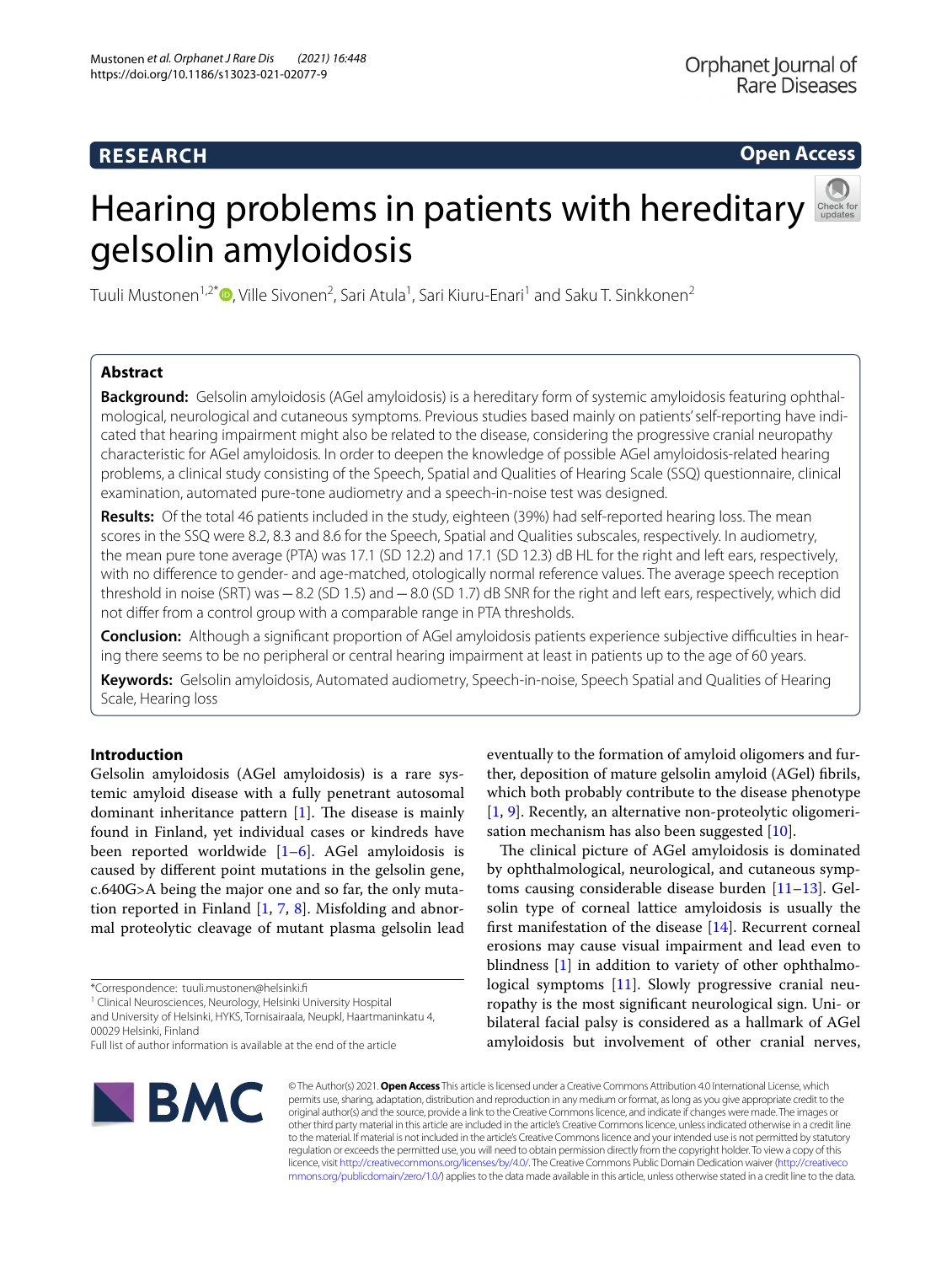including vestibulocochlear nerve, has been observed as well [[1,](#page-6-0) [12](#page-7-5)]. Both the facial nerve paresis and cutis laxa (abnormal laxity of skin) compromise oral functions and contribute to a lack of expression giving a mask-like impression [\[13\]](#page-7-3). Mostly sensory polyneuropathy and mild autonomic nervous system involvement are common [\[14](#page-7-4), [15\]](#page-7-6). Clinically signifcant cardiac or renal involvement among heterozygotes is rare but possible  $[16–19]$  $[16–19]$  $[16–19]$  $[16–19]$ . The disease is age-related as the patients become symptomatic on average around the age of 40 years [[20\]](#page-7-9). However, pre-symptomatic fndings, mostly ocular, have been demonstrated earlier, already under the age of 30 years  $[14, 20, 21]$  $[14, 20, 21]$  $[14, 20, 21]$  $[14, 20, 21]$  $[14, 20, 21]$  $[14, 20, 21]$ . The disease does not shorten the lifespan  $[22, 1]$  $[22, 1]$ [23\]](#page-7-12).

Otological involvement of amyloidosis is extremely rare [[24\]](#page-7-13). Yet recently, in case of wild type (ATTRwt) and hereditary transthyrethin (ATTRv) amyloidosis, sensorineural hearing loss was discovered to be associated with both diseases [\[25,](#page-7-14) [26](#page-7-15)]. In AGel amyloidosis, 39% of the patients in the Finnish Gelsolin Amyloidosis Patient Registry (FIN-GAR) [\[20](#page-7-9)] reported impaired hearing. Earlier studies and case reports have suggested that AGel amyloidosis might also cause hearing loss [[12,](#page-7-5) [14](#page-7-4), [21,](#page-7-10) [27–](#page-7-16)[30](#page-7-17)] based however only on self-reporting, tuning fork tests and individual audiograms. The methods used in this study, the Speech, Spatial and Qualities of Hearing Scale (SSQ) [[31\]](#page-7-18), pure tone audiometry and a speech-innoise test [[32\]](#page-7-19) are related but also complementary as they measure hearing from diferent perspectives. A greater pure tone average (PTA) in pure tone audiometry indicating hearing impairment has been reported to result in poorer SSQ scores [\[31](#page-7-18)] as well as a poorer performance in a speech-in-noise test  $[33]$  $[33]$ . This study aims to collect comprehensive audiological information and to investigate the possible hearing impairment in a cohort of AGel amyloidosis patients.

## **Results**

#### **Clinical fndings**

Altogether 46 patients (76% female, 24% male), of which 43 had been registered in FIN-GAR, were enrolled in the study. Additionally, three patients, aged 66 years, were recruited at a patient organization meeting. The mean age was 60 years (range 47–66 and median 61 years) at the time of examination. The AGel amyloidosis diagnosis was based on genetic testing in 32 (70%) of the patients. All the patients had the diagnosis confrmed by an ophthalmologist (demonstration of pathognomonic lattice corneal dystrophy type 2) and a positive family history. A total of 18 (39%) patients reported to have hearing impairment and 19 (41%) reported to have problems in speech discrimination in the presence of background noise. In total, 14 (30%) patients experienced both hearing loss and difficulties in speech discrimination. A hearing aid was used by four (9%) patients. All patients were symptomatic due to AGel amyloidosis (Table [1](#page-1-0)).

In pneumatic otoscopy, all the patients had normal tympanic membrane with good mobility excluding one with air leakage due to poorly ftting aural speculum. The Rinne test was normal in all patients. In the Weber test, 10 (22%) patients reported lateralization. Clinical examination of the cranial nerves revealed facial nerve paresis or total paralysis (uni- or bilateral, one or many branches) in 43 (93%) patients. Clearly (symmetrical and disease-like) drooping eyelids were found in  $26$  (57%) patients, making it difficult to evaluate the function of the levator palpeprae superioris muscle. A total of fve (11%) patients had decreased sensation on the facial area and one (2%) patient had no sensation in the cornea tested by a light touch by a wisp of cotton. Provocation of gag reflex was unsuccessful with four (9%) patients and turning of the head was weak on both sides with one (2%) patient. Tongue was furrowed and deviated in one (2%) patient and nine (20%) patients had an abnormally large and/or furrowed tongue. Objective dysarthria was found in three (7%) patients.

#### **The self‑reported hearing disability**

The SSQ questionnaire  $[31]$  $[31]$  $[31]$  was used to self-describe hearing-related difficulties. In the SSQ, the respondents reported their auditory performance from 0 (maximal disability) to 10 (no disability). The mean results for the diferent subscales were as follows: Speech 8.2 (SD 1.3,  $n=44$ ), Spatial 8.3 (SD 1.1,  $n=44$ ) and Qualities 8.6 (SD 1.0,  $n=43$ ) (Table [2](#page-2-0)) indicating on average normal hearing abilities [[34\]](#page-7-21). Nine patients had an average response under 7 in some or all of SSQ subscales (Table [3\)](#page-2-1).

<span id="page-1-0"></span>**Table 1** Common gelsolin amyloidosis-related symptoms and signs reported by the patients ( $n=46$ )

| n(%)     |
|----------|
| 45 (98%) |
| 26 (57%) |
| 39 (85%) |
| 42 (91%) |
| 32 (70%) |
| 24 (52%) |
| 17 (37%) |
| 31 67%)  |
| 17 (37%) |
| 22 (48%) |
| 18 (39%) |
|          |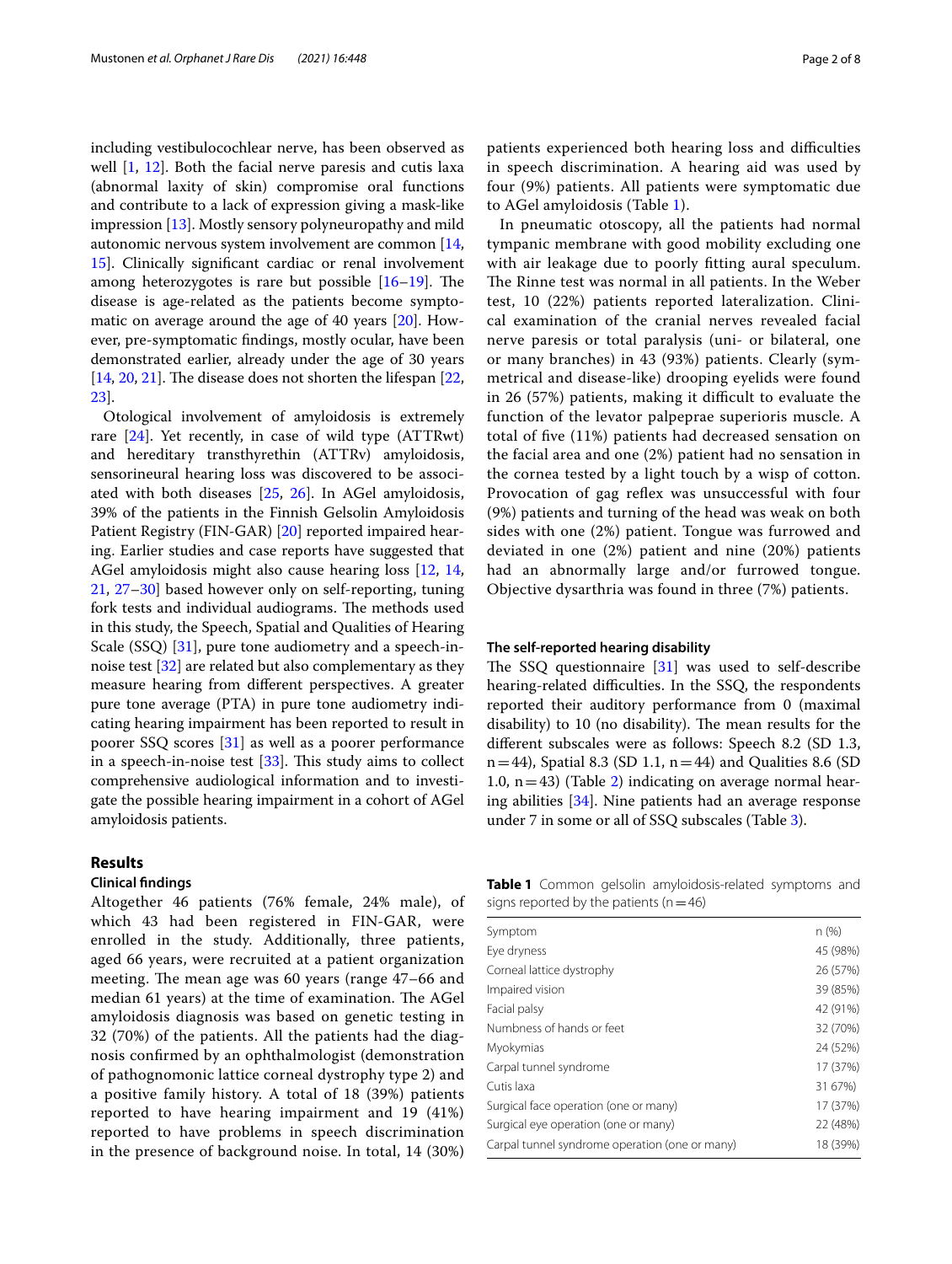|                             | All patients ( $n = 46**$ ) | YES (n = $18**$ ) | $NO (n = 28**)$ | F      | p value        |
|-----------------------------|-----------------------------|-------------------|-----------------|--------|----------------|
| Speech mean (SD)            | 8.2(1.3)                    | 7.1(1.3)          | 8.8(0.7)        | 30.277 | $< 0.0005$ *** |
| Spatial mean (SD)           | 8.3(1.1)                    | 7.7(1.1)          | 8.6(1.0)        | 6.325  | 0.016          |
| Qualities mean (SD)         | 8.6(1.0)                    | 8(1.2)            | 9(0.7)          | 12.213 | $0.001**$      |
| PTA mean, right (SD) dB     | 17.1 (12.2)                 | 23.4 (11.9)       | 13 (10.7)       | 5.559  | 0.023          |
| PTA mean, left (SD) dB      | 17.1(12.3)                  | 23.6 (12.8)       | 12.9 (10.1)     | 5.899  | 0.020          |
| SRT mean, right (SD) dB SNR | $-8.2(1.5)$                 | $-7.8(2.0)$       | $-8.5(0.9)$     | 0.435  | 0.513          |
| SRT mean, left (SD) dB SNR  | $-8.0(1.7)$                 | $-7.7(1.9)$       | $-8.2(1.5)$     | 0.005  | 0.941          |

<span id="page-2-0"></span>**Table 2** The mean values for the Speech, Spatial and Qualities of Hearing Scale questionnaire sub scales and objective hearing measurements among patients that report (YES) and do not report (NO) hearing loss

A univariate analysis of variance was conducted to compare the efect of reported hearing loss on each of the dependent variables described in the table

PTA = pure tone average (0, 5, 1, 2, 4 kHz), SRT = speech reception threshold in noise, SNR = signal-to-noise ratio

\*\* The data for SSQ were missing for 2 patients in the subgroup "YES" and the qualities data were missing for one in the subgroup "NO"

\*\*\* p-values less than 0.0071 are considered statistically signifcant after the Bonferroni correction

<span id="page-2-1"></span>**Table 3** The Speech, Spatial and Qualities of Hearing Scale questionnaire scores and objective hearing measurements for the nine patients that scored less than 7 in one or many of the subscales

| Patient<br>Hearing device |            | SSQ    |                |                  | PTA (dB) |       | SRT (dB SNR) |        |
|---------------------------|------------|--------|----------------|------------------|----------|-------|--------------|--------|
|                           |            | Speech | <b>Spatial</b> | <b>Oualities</b> | Right    | Left  | Right        | Left   |
|                           | <b>NO</b>  | 4.9    | 5.0            | 5.6              | 15       | 16.25 | $-9.3$       | $-9.4$ |
| $\overline{2}$            | YES        | 4.3    | 7.3            | 5.8              | 45       | 51.25 | $-4.2$       | $-5.0$ |
| 3                         | NO.        | 8.4    | 5.6            | 8.6              | 17.5     | 22.5  | $-8.7$       | $-6.9$ |
| $\overline{4}$            | <b>YES</b> | 5.8    | 7.2            | 7.9              | 28.75    | 32.5  | $-7.7$       | $-6.3$ |
| 5                         | NO.        | 6.8    | 6.8            | 7.5              | 17.5     | 21.25 | $-9.0$       | $-8.8$ |
| 6                         | NO.        | 7.5    | 7.5            | 6.7              | 5        | 6.25  | $-8.3$       | $-8.3$ |
| $\overline{7}$            | NO.        | 7.6    | 6.7            | 8.5              | 10       | 3.75  | $-8.9$       | $-8.8$ |
| 8                         | NO.        | 6.0    | 7.8            | 8.3              | 21.25    | 26.25 | $-8.9$       | $-6.8$ |
| 9                         | <b>NO</b>  | 7.8    | 6.5            | 9.4              | 8.75     | 10    | $-8.0$       | $-9.0$ |

SSQ = The Speech, Spatial and Qualities of Hearing Scale, PTA = pure tone average (0, 5, 1, 2, 4 kHz), SRT = speech reception threshold in noise, SNR = signal-to-noise ratio

#### **Pure‑tone audiometry**

Automated pure-tone audiometry was performed to assess hearing sensitivity and to identify conductive and/or sensorineural hearing loss. Figure [1](#page-3-0) depicts the median hearing thresholds of AGel amyloidosis patients compared with the median hearing thresholds based on gender- and age-matched otologically normal reference values  $[35]$ . The mean pure tone average (PTA) for the patients was 17.1 (SD 12.2) and 17.1 (SD 12.3) dB HL for the right and left ears, respectively. There were no statistically significant differences in PTAs (females  $p = 0.213$ , males  $p=0.054$ ) or in hearing thresholds at individual frequencies between the patients and the reference val-ues (Table [4](#page-3-1)). Three patients  $(7%)$ , of whom two had hearing aids in both ears, had moderate hearing loss with their better ear PTA varying from 41 up to 48 dB HL. The hearing loss of one of them had been discovered already at an early age and the patient had received a hearing aids at the age of 40 years. No signifcant diferences between air and bone conduction thresholds were detected, suggesting that there was no conductive hearing loss among the patients (Table  $5$ ). This corroborated the validity of the air-conduction thresholds obtained via automated audiometry.

#### **Speech recognition in noise**

In some diseases involving the vestibulocochlear nerve, speech recognition is impaired, even though the pure tone audiogram may be normal  $[36]$  $[36]$ . To reveal such a possible retrocochlear hearing loss, the Finnish Matrix Sentence Test (FMST [[32\]](#page-7-19)) was performed for the AGel amyloidosis patients.

The average speech recognition threshold in noise (SRT) was -8.2 (SD 1.5) dB signal-to-noise ratio (SNR) for the right and  $-8.0$  (SD 1.7) dB SNR for the left ear. The relationship between SRT and PTA in AGel amyloidosis patients was similar to that of the control group with a comparable range in PTA (Fig. [2\)](#page-4-0). After a logarithmic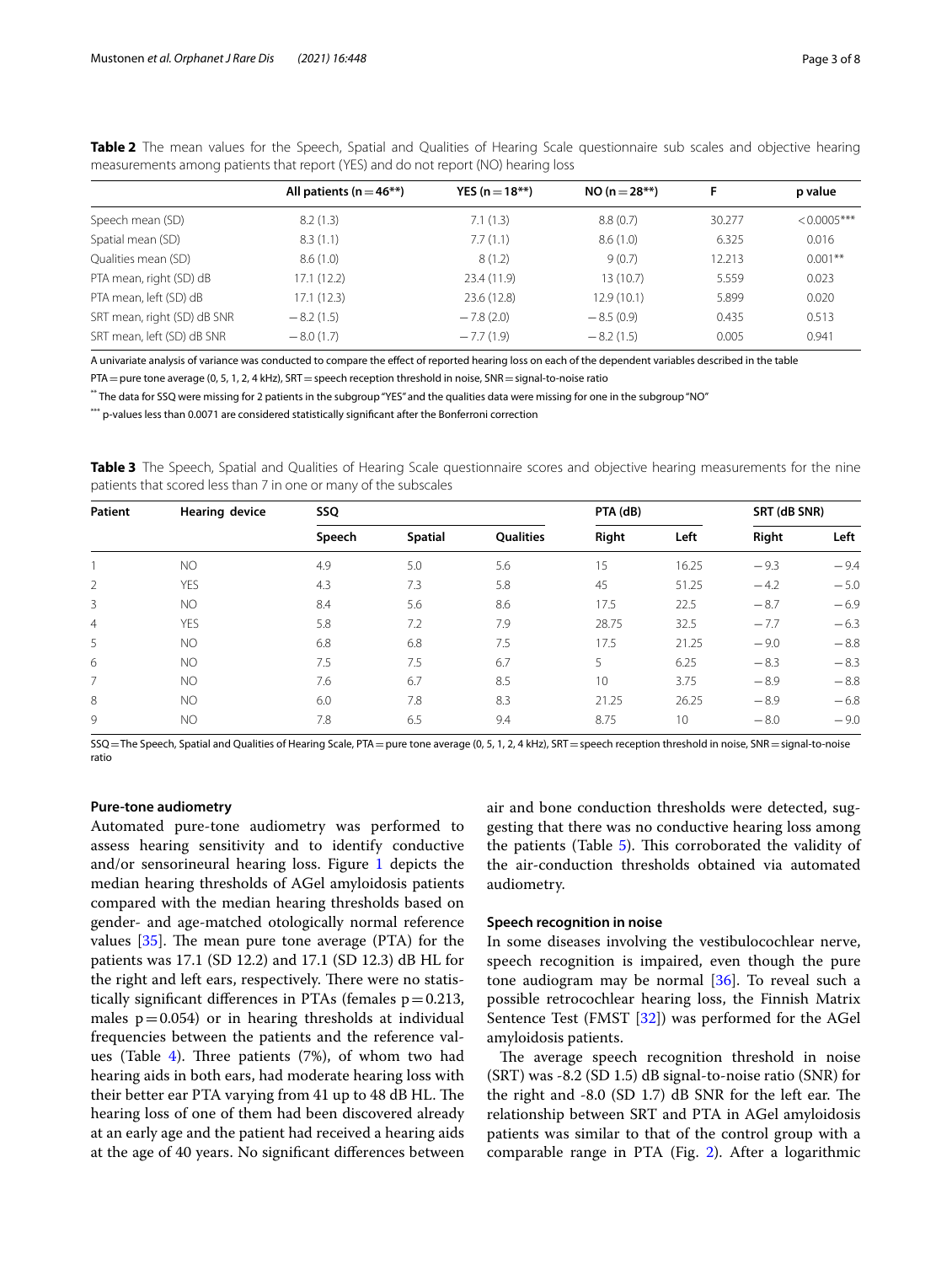

<span id="page-3-1"></span><span id="page-3-0"></span>**Table 4** Statistical comparison of hearing thresholds at individual frequencies between AGel amyloidosis patients and the data derived from ISO7029 standard

| Frequency (Hz) | Male     | Female |
|----------------|----------|--------|
|                | $p^{**}$ | $p**$  |
| 250            | 0.071    | 0.194  |
| 500            | 0.018    | 0.102  |
| 1000           | 0.147    | 0.147  |
| 2000           | 0.226    | 0.514  |
| 4000           | 0.049    | 0.314  |
| 8000           | 0.049    | 0.383  |

The statistical analysis was conducted using the Mann–Whitney U test

\*\* p-values less than 0.0083 are considered statistically signifcant after the Bonferroni correction

<span id="page-3-2"></span>**Table 5** Mean pure-tone audiometry air-bone gaps in the 46 patients

| Frequency (Hz) | Mean ABG (SD), right | Mean ABG (SD), left |
|----------------|----------------------|---------------------|
| 250            | 0.9(5.2)             | 0.2(1.5)            |
| 500            | 2.1(7.8)             | 3.3(8.5)            |
| 1000           | 4.3(9.3)             | 2.9(8.2)            |
| 2000           | 0.2(10.5)            | 0.5(8.2)            |
| 4000           | $-6.4(11.0)$         | $-7.0(9.9)$         |
| 8000           | 0.8(5.2)             | 0.7(4.4)            |

 $ABG=$ air–bone gap,  $SD=$ standard deviation

transformation, there was no statistically signifcant difference between the slopes  $(F(1,133)=1,321, p=0,253)$ or the intercepts  $(F(1, 134)=3.445, p=0.066)$  of the linear regression models for these two groups, suggesting that there is no evidence of abnormal functioning of the vestibulocochlear nerve in AGel patients.

# **Hearing profles in AGel amyloidosis patients reporting hearing problems**

In order to compare hearing profles of the patients reporting hearing impairment and those perceiving their hearing normal, a multivariate analysis of variance (MANOVA) between these groups and their results for the SSQ subscales, PTA and SRTs (Table [2\)](#page-2-0) was performed. Even though the analysis resulted in signifcant difference between the groups  $(F(7, 35)=5.294,$ p < 0.0005; Wilk's  $\Lambda$  = 0.486, partial  $\eta^2$  = 0.514), the effect of reported hearing loss was signifcant only in the subjective Speech and Qualities subscales of the SSQ. However, none of the objective measures in the entire study population indicate objective hearing loss regardless of whether the patient experienced a subjective hearing impairment or not.

# **Discussion**

In this study, the hearing problems associated with AGel amyloidosis were evaluated by means of self-report, the SSQ questionnaire, automated audiometry and a speechin-noise test. Although the AGel amyloidosis patients often report subjective hearing impairment, in a more detailed self-assessment as well as in audiometric tests, hearing seemed to be in the normal range adjusted for the age of the patients.

In general, otological manifestations of amyloid diseases are extremely rare [[24](#page-7-13)]. Amyloidoses manifesting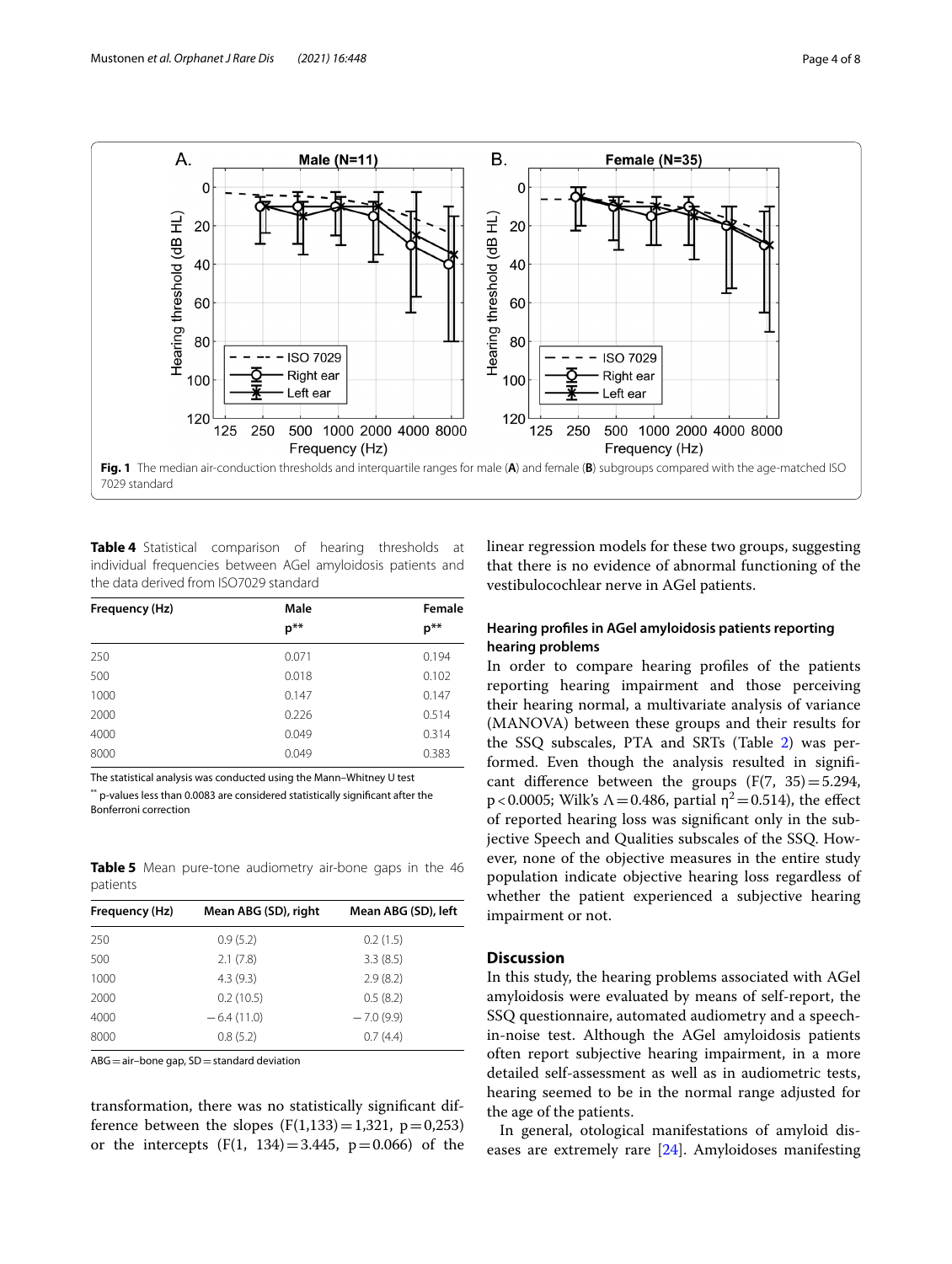<span id="page-4-0"></span>in the head and neck region are typically local with good prognosis. Larynx is the most commonly afected site in local amyloidosis, while macroglossia is seen most frequently in a systemic disease [[37\]](#page-7-24). Rarely, amyloid accumulation (due to local or systemic disease) is seen in the external ear as lesions in the auricle or obstructing masses of the external auditory canal [[38–](#page-7-25)[41](#page-7-26)]. Additionally, one case report of middle ear involvement has been published [\[42](#page-7-27)]. Recently, in cases of ATTRwt and ATTRv amyloidoses, hearing loss was found to be more prevalent compared to the general population [\[25](#page-7-14), [26](#page-7-15)]. The authors speculated amyloid infiltration of the inner ear and in case of ATTRv, also of the middle ear to be the etiological cause. In AGel amyloidosis, however, the self-reported hearing impairment could be due to vestibulocochlear nerve dysfunction, since cranial neuropathy, unlike in other amyloid polyneuropathies [[12\]](#page-7-5), is a prominent manifestation of the disease. Refecting this, substantial amyloid accumulation has been demonstrated in small facial nerve branches [\[43](#page-7-28)] which is, for unknown reasons, particularly afected in AGel amyloidosis. In an autopsy of an 82-year-old patient, amyloid was found in facial and trigeminal nerve roots, but not in other cranial nerve roots or intralingual nerves [[44\]](#page-7-29). It is not known why cranial nerves VII and V are particularly afected in AGel amyloidosis. The clinical cranial nerve involvement is, however, widespread in AGel amyloidosis [[1,](#page-6-0) [12](#page-7-5), [14](#page-7-4),

The prevalence of self-reported hearing impairment in AGel amyloidosis varies from 27% up to 52%  $[12, 14, 20, 28]$  $[12, 14, 20, 28]$  $[12, 14, 20, 28]$  $[12, 14, 20, 28]$  $[12, 14, 20, 28]$  $[12, 14, 20, 28]$  $[12, 14, 20, 28]$  $[12, 14, 20, 28]$  $[12, 14, 20, 28]$ , which is in line with the 39% noted in this study. The SSQ is a widely used self-assessment measuring the listener's hearing abilities in situations

[30\]](#page-7-17).

encountered in everyday life  $[31]$  $[31]$ . Importantly, even though young, normal-hearing listeners do not rate their hearing ideal, the results are clearly worse among the hearing impaired  $[31, 34]$  $[31, 34]$  $[31, 34]$  $[31, 34]$ . In the largest SSQ study using young normal-hearing listeners, the mean response ranged from ca. 7 to 8.5 (out of 10) in each of the sub-scales [\[34](#page-7-21)]. In a study comparing SSQ results between younger (mean age 19 yrs) and older (mean age 79 yrs) normal-hearing listeners, the average results were somewhat better (8.8 vs 7.7) among younger listeners [[45\]](#page-7-31). In comparison, listeners with moderate hearing loss scored on average 5.5 [[31](#page-7-18)]. In this study, nine patients evaluated their hearing abilities under 7 in one or several SSQ subscales, whereas most of them had relatively good results in the objective measurements (Table [3](#page-2-1)). Generally, the SSQ responses of AGel amyloidosis patients (ranging on average from 8.2 to 8.6) are at the same level as with normal-hearing young people despite the large proportion of self-reported hearing impairment.

The audiometric results of this study contradict the previous hypothesis of a disease-related hearing impairment detected in pure tone audiometry [\[27](#page-7-16), [29](#page-7-32),  $30$  – the most widely used hearing test. The mean PTA, representing hearing sensitivity at the key frequencies for speech, was in the normal range (17.1 dB HL for both ears) with no diference to the reference values. A PTA of 20 dB HL or less is defined as normal hearing by the World Health Organization. The median hearing threshold distribution in AGel amyloidosis patients resembles the typical shape of high frequency sloping loss seen in sensory presbyacusis [\[46\]](#page-7-33), as well as in age and gender matched controls [\[35](#page-7-22)] (Fig. [1](#page-3-0)).

 $-10$  $\circ$ -2  $\dot{10}$  $\dot{30}$  $40$  $50$  $\dot{10}$  $\dot{20}$  $\dot{30}$  $40$  $50$ Ō  $\overline{20}$ 60 Ō 60 PTA (dB) PTA (dB) **Fig. 2** Speech reception threshold in noise (SRT) versus pure tone average (PTA) in AGel amyloidosis patients and PTA-matched controls. **A** SRT vs PTA (dB). **B** Ln(SRT + 10) vs PTA (dB) with linear regression models. \* There was no statistically significant difference in between the slopes (F(1, 133) = 1,321,  $p = 0.253$ ) and the intercepts (F(1, 134) = 3.445,  $p = 0.066$ ) of the regression models for the two groups

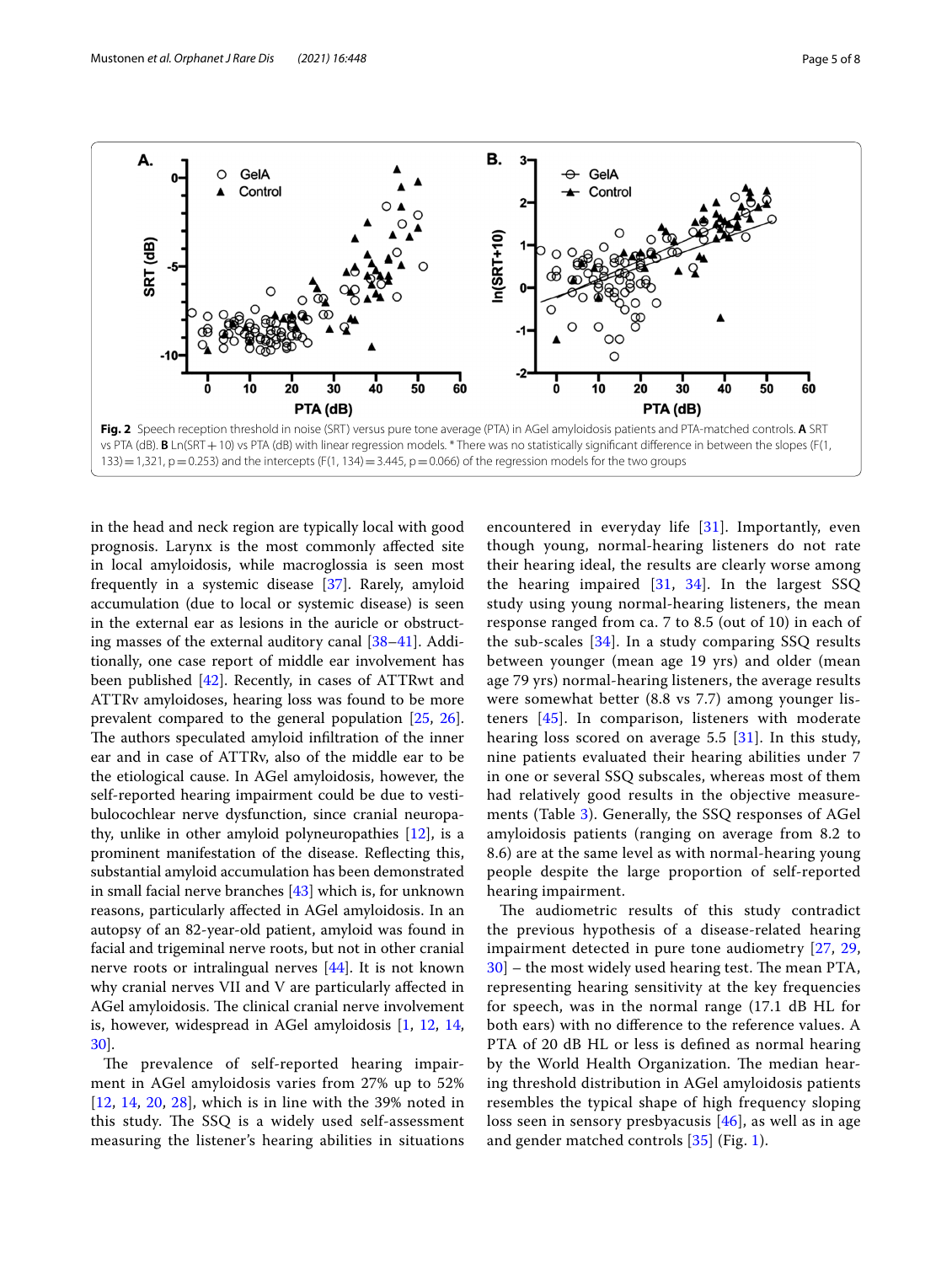Finally, what comes to SRT, there was no diference between AGel amyloidosis patients and the control group with a comparable range in PTA (Fig. [2\)](#page-4-0). As also previously reported in a sample of 177 patients with PTA (0.5, 1, 2, 3 kHz) ranging from − 5 to 90 dB HL, SRT increased with increasing PTA (Fig. [2A](#page-4-0)) [[33\]](#page-7-20). The FMST  $[32]$  $[32]$  measures hearing abilities under background noise and is suitable for this study, as a large proportion of patients self-reported their hearing abilities in background noise compromised. As the FMST has been quite recently validated in Finnish and taken into clinical practice, there is only limited amount of normative data available. The difference between the mean SRT for the AGel amyloidosis patients  $(-8.2)$ and−8.0 dB SNR for the right and left ear, respectively) and the corresponding expected value of  $-9.7 \pm 0.7$  dB SNR for young normally hearing adults [[32](#page-7-19)] appears to be relatively minor, especially given the higher age of the patients in this study. More importantly, when accounting for the average efect of PTA on SRT (Fig. [2\)](#page-4-0), the hearing abilities of the patients in background noise did not deviate from the control group.

## **Limitations**

Firstly, this study describes hearing abilities in AGel amyloidosis patients aged 47 to 66 years and since the disease is age-related it is possible that audiologic manifestations appear later, at a more advanced stage of the disease. However, the prevalence of presbycusis increases strongly with age and this would be a major confounding factor with an older study population. All of the patients were clearly symptomatic due to the AGel amyloidosis and cranial neuropathy was observed in almost all of the patients (Table [1](#page-1-0)). A large proportion of the patients had also received surgical treatment, indicating an already advanced disease. Thus, in our opinion, the current study population is justifed. Secondly, the number of patients (46) is limited but can still be considered as a representative sample, considering that AGel amyloidosis is a rare condition.

#### **Conclusions**

While many AGel amyloidosis patients report subjective hearing problems, the SSQ, audiometry and speech-innoise test showed no substantive indication of AGel amyloidosis-related hearing loss in an already advanced stage of the disease. With this knowledge, the clarifcation of a very multifaceted clinical picture of this rare disease takes one step forward—important for the treating physicians without undermining the importance of the matter for the patients.

# **Methods**

# **Subjects**

AGel amyloidosis patients aged between 50 and 66 years in the FIN-GAR registry were identified  $(n=89)$  and invited by mail or informing of the current study at the annual patient organization meeting (Finnish Amyloidosis Association). Informed consent was obtained from each patient before the investigations. The local ethics committee and the institutional research review board of the Helsinki University Hospital approved the study.

The patients either completed the 48-item SSQ questionnaire in Finnish [\[47](#page-7-34)] at the appointment or took it home for completion.

All the patients were interviewed and clinically examined by the same physician (T. M.). General questions were asked regarding disease symptoms, including specific questions on hearing difficulties. Pneumatic otoscopy, tuning fork tests and thorough clinical examination of cranial nerves were performed.

#### **Audiometric evaluation**

Pure-tone hearing thresholds were determined utilizing the Automated Method for Testing Auditory Sensitivity (AMTAS) run with a GSI AudioStar Pro clinical audiometer (Grason-Stadler, Eden Prairie, MN, USA). Airconduction thresholds were obtained on every octave between 250 Hz and 8 kHz with a RadioEar DD450 circumaural headset, and when needed, bone-conduction thresholds between 500 Hz and 4 kHz with a RadioEar B81 bone conductor placed on the forehead under an elastic AMBAND headband. The self-administered AMTAS procedure uses masking noise always on the non-test ear and provides equivalent thresholds with manual audiometry in air-conduction testing [[48\]](#page-7-35). PTA was calculated as the average of the hearing threshold at  $0.5$ ,  $1$ ,  $2$  and  $4$  kHz. The resulting hearing thresholds at each frequency and PTAs for the right and the left ear were compared with gender- and age-matched reference values published in the ISO 7029 (2017) standard [\[35](#page-7-22)]. Air–bone gap was calculated as the diference between air- and bone-conduction thresholds.

SRTs were measured for the patients separately for each ear with the FMST [[32\]](#page-7-19) using the Oldenburg Measurement Applications version 1.3 software (HörTech gGmbH, Oldenburg, Germany). The software was run on a laptop PC connected to an external RME Fireface 802 audio interface and circumaural Sennheiser HDA200 headphones. The speech material of the FMST comprises fve-word sentences which are selected pseudorandomly from a  $5 \times 10$  word matrix. The noise signal of the FMST is composed by superimposing the sentences multiple times such that the resulting noise is quasi-stationary, while it retains the long-term spectrum of the speech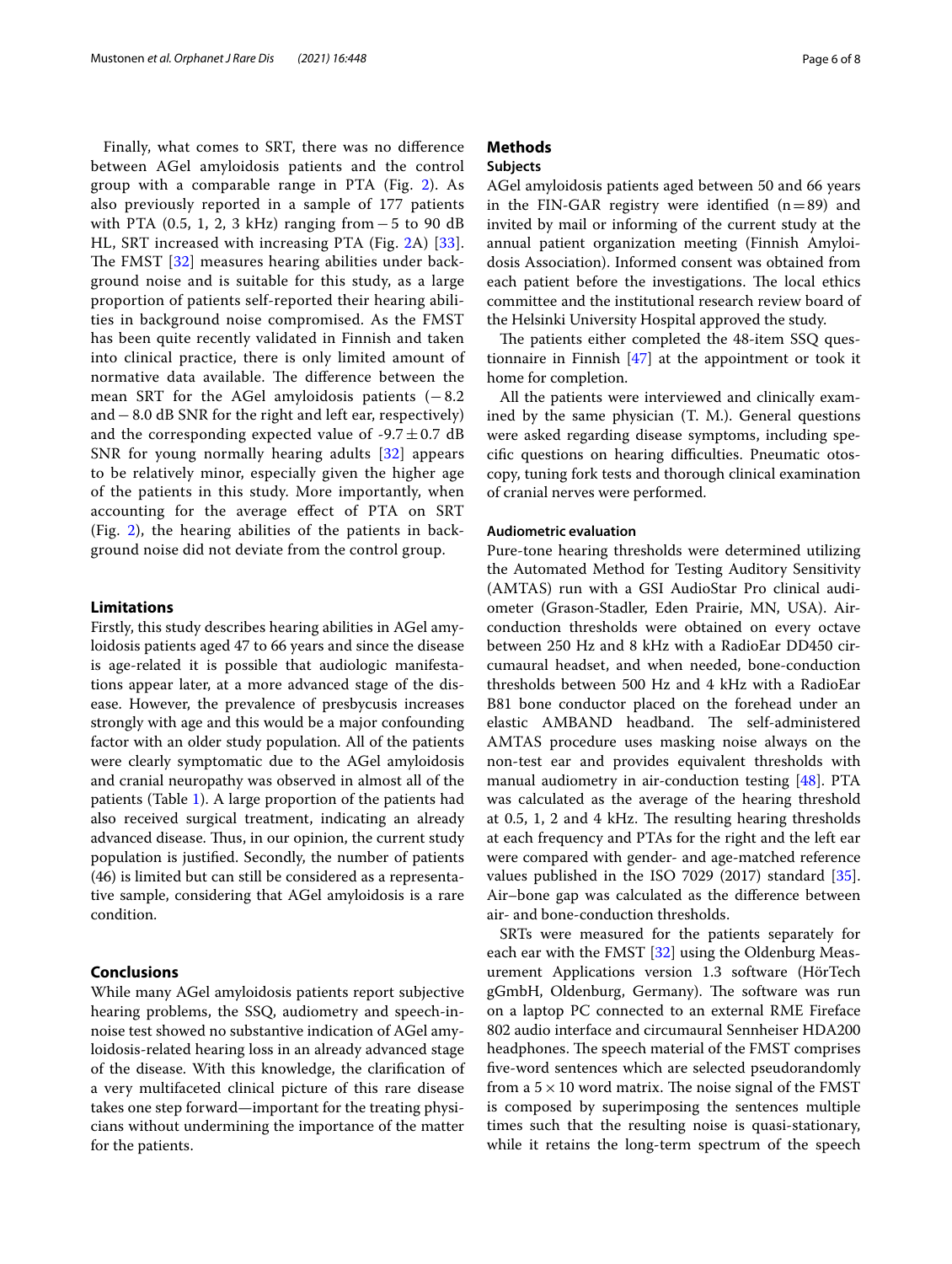material. For more details on the international matrix sentence tests, see [\[49](#page-7-36)].

The clinical application of the FMST includes familiarization with the word matrix in writing, followed by a list of 20 sentences with the speech presented at 75 dB SPL and the noise at  $65$  dB SPL i.e., with a fixed  $+10$  dB SNR. This is followed by another list of 20 sentences with the noise at 65 dB SPL and the speech level is varied in an adaptive procedure which converges on a 50% level of correct responses. The familiarization accounts for shortterm learning of the speech material [\[32](#page-7-19)], and any subsequent lists of 20 sentences with varying speech level measure the SRT, which is expressed in dB SNR. In this study, sound was presented to both ears in the familiarization phase, and the order of the right and left ear SRT measurements were counterbalanced across subjects. The obtained SRTs were then compared with a control group of non-AGel amyloidosis patients with a comparable range in PTA thresholds.

#### **Statistical analyses**

The analyses were performed with IBM SPSS V25 software (IBM, Armonk, NY, USA). Based on the ISO7029 standard [[35\]](#page-7-22), reference values were generated for every ffth percentile resulting in 21 age- and gender matched audiograms, which were then compared with the audiograms obtained for the AGel amyloidosis patients with the Mann–Whitney U-test. The Bonferroni method was used to adjust for multiple comparisons.

Since the relation between PTA and SRT is nonlinear, a logarithmic transformation was frst applied on the SRT data. Then a linear regression model was applied between PTA and SRT separately for the AGel amyloidosis patients and for the control group with a comparable range in PTA, and the equality of the slopes and the intercepts between the two linear regression models were tested using the F-test.

A multivariate analysis of variance (MANOVA) was applied on the SSQ questionnaire and audiometric data with the SSQ items, PTAs and SRTs as dependent variables and self-reported hearing problem as an independent variable. A univariate analysis of variance (ANOVA) with the Bonferroni correction for multiple tests was then applied separately to each dependent variable.

#### **Abbreviations**

AGel: Gelsolin amyloid; AMTAS: The Automated Method for Testing Auditory Sensitivity; ANOVA: Analysis of variance; ATTRv: Hereditary transthyretin amyloidosis; ATTRwt: Wild-type transthyretin amyloidosis; FIN-GAR: The Finnish Gelsolin Amyloidosis Patient Registry; FMST: Finnish matrix sentence test; MANOVA: Multivariate analysis of variance; PTA: Pure tone average; SNR: Signal-to-noise ratio; SRT: Speech reception threshold in noise; SSQ: The Speech, Spatial and Qualities of Hearing Scale.

#### **Acknowledgements**

We thank all the AGel amyloidosis patients who contributed to this study.

#### **Authors' contributions**

TM performed clinical examination, automated pure-tone audiometry and the FMST, analyzed data and prepared the manuscript. VS and SS contributed to study conception, statistical analysis, interpretation of data, and critical revision of the manuscript. SA and SKE contributed to study conception and critical revision of the manuscript. All authors read and approved the fnal manuscript.

#### **Funding**

This work was supported by the Kymi100 Foundation and the Finnish Cultural Foundation's Kymenlaakso Regional Fund. Open access funded by Helsinki University Library.

#### **Availability of data and materials**

The data used in this study is available from the corresponding author on reasonable request.

#### **Declarations**

#### **Ethics approval and consent to participate**

The local ethics committee and the institutional research review board of the Helsinki University Hospital approved the study.

#### **Consent for publication**

Not applicable.

#### **Competing interests**

The authors declare no competing interests.

#### **Author details**

<sup>1</sup> Clinical Neurosciences, Neurology, Helsinki University Hospital and University of Helsinki, HYKS, Tornisairaala, Neupkl, Haartmaninkatu 4, 00029 Helsinki, Finland. <sup>2</sup> Department of Otorhinolaryngology - Head and Neck Surgery, Head and Neck Center, Helsinki University Hospital and University of Helsinki, Helsinki, Finland.

Received: 12 July 2021 Accepted: 10 October 2021<br>Published online: 24 October 2021

#### **References**

- <span id="page-6-0"></span>1. Kiuru-Enari S, Haltia M. Hereditary gelsolin amyloidosis. In: Said G, Krarup C, editors. Handbook of clinical neurology (Vol 115). Amsterdam: Elsevier B.V; 2013. p. 659–81.
- 2. Gonzalez-Rodriguez J, Ramirez-Miranda A, Hernandez-Da Mota SE, Zenteno JC. TGFBI, CHST6, and GSN gene analysis in Mexican patients with stromal corneal dystrophies. Graefes Arch Clin Exp Ophthalmol. 2014;252(8):1267–72.
- 3. Maramattom BV, Chickabasaviah YT. A new Indian family afected by gelsolin amyloidosis. Neurol India. 2013;61(6):673–5.
- Sagnelli A, Piscosquito G, Di Bella D, et al. Hereditary gelsolin amyloidosis (HGA): a neglected cause of bilateral progressive or recurrent facial palsy. J Peripher Nerv Syst. 2017;22(1):59–63.
- 5. Sridharan M, Highsmith WE, Kurtin PJ, et al. A patient with hereditary ATTR and a Novel AGel p.Ala578Pro amyloidosis. Mayo Clin Proc. 2018;93(11):1678–82.
- <span id="page-6-1"></span>6. Lucero Saa F, Cremona FA, Minguez NX, Igarzabal ML, Chiaradia P. The frst Argentinian family with familial amyloidosis of the Finnish type. Case Rep Ophthalmol. 2017;8(2):446–51.
- <span id="page-6-2"></span>7. Maury CP, Kere J, Tolvanen R, de la Chapelle A. Finnish hereditary amyloidosis is caused by a single nucleotide substitution in the gelsolin gene. FEBS Lett. 1990;276(1–2):75–7.
- <span id="page-6-3"></span>8. Mustonen T, Schmidt EK, Valori M, Tienari PJ, Atula S, Kiuru-Enari S. Common origin of the gelsolin gene variant in 62 Finnish AGel amyloidosis families. Eur J Hum Genet. 2017.